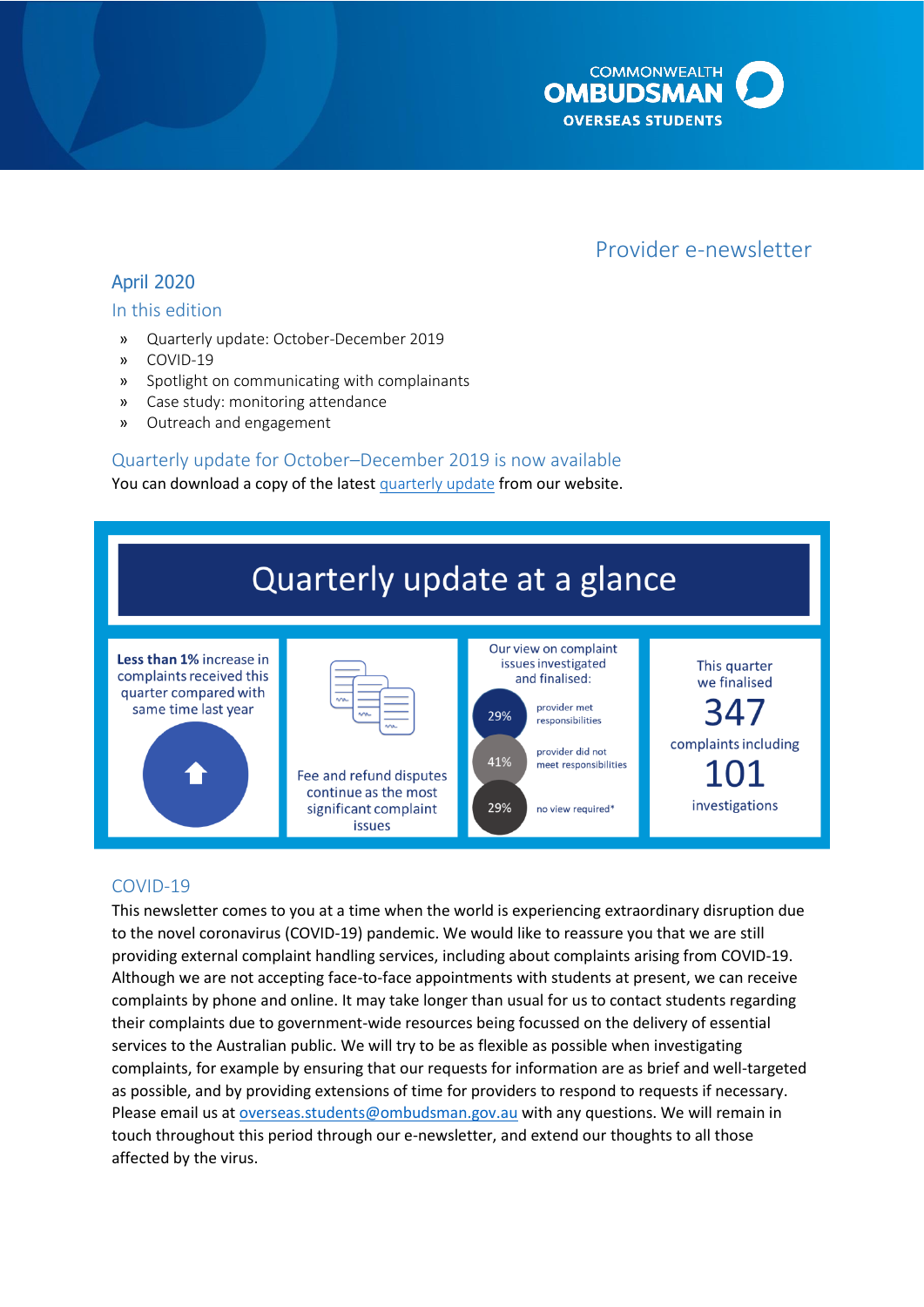

# Spotlight on: Communicating with complainants

A common issue we notice through our complaint investigations relates to education providers not adequately or transparently communicating with student complainants, especially in relation to their complaint or appeal outcomes.

Standard 10 of the *National Code of Practice for Providers of Education and Training to Overseas Students 2018* states that providers must, among other requirements:

- Give the overseas student a written statement of the outcome of the appeal, including the reasons for the outcome, and keep a written record of complaints or appeals on the overseas student's file, and
- Advise the student of their right to access an external complaints-handling and appeals process at minimal or no cost, and that this information must be provided to the student within 10 working days of the completion of the internal complaints and/or appeals process.

We note that providers sometimes do not provide a written statement of the outcome of the complaint or appeal; or an adequate description of the reasons for the outcome; or how to appeal the decision. This can mean that the student is not provided with enough information about what the decision was based on, or how they can appeal the decision.

Where we find that the provider's internal complaints and appeals processes are unsatisfactory, we may make comments requesting the provider change their policies and processes. In some cases, we may also uphold a student's external complaint on the basis that the provider's decision was not adequately supported.

A complaints process is a valuable part of an education provider's business. It can give confidence to students that they will be treated fairly and their grievances will be listened to. It can also result in valuable feedback to the provider about problems affecting students who would not complain themselves.

It is important that students know how to make a complaint - whether internal or external - and that providers make it clear that this is open to them to do. Some suggestions on how to communicate to students about this are:

- Easily accessible complaint forms, with links to policies and procedures.
- Instructions to students in plain English outlining what information the student needs to provide and by when.
- Reminders throughout the student's course that the organisation has a complaints process, and complaints are welcome, confidential and will not result in repercussions.

You can read more about complaint handling in ou[r Better Practice Guide to Complaint](https://www.ombudsman.gov.au/__data/assets/pdf_file/0020/35615/Better-practice-guide-to-complaint-handling.pdf) Handling on th[e Commonwealth Ombudsman website.](https://www.ombudsman.gov.au/How-we-can-help/overseas-students)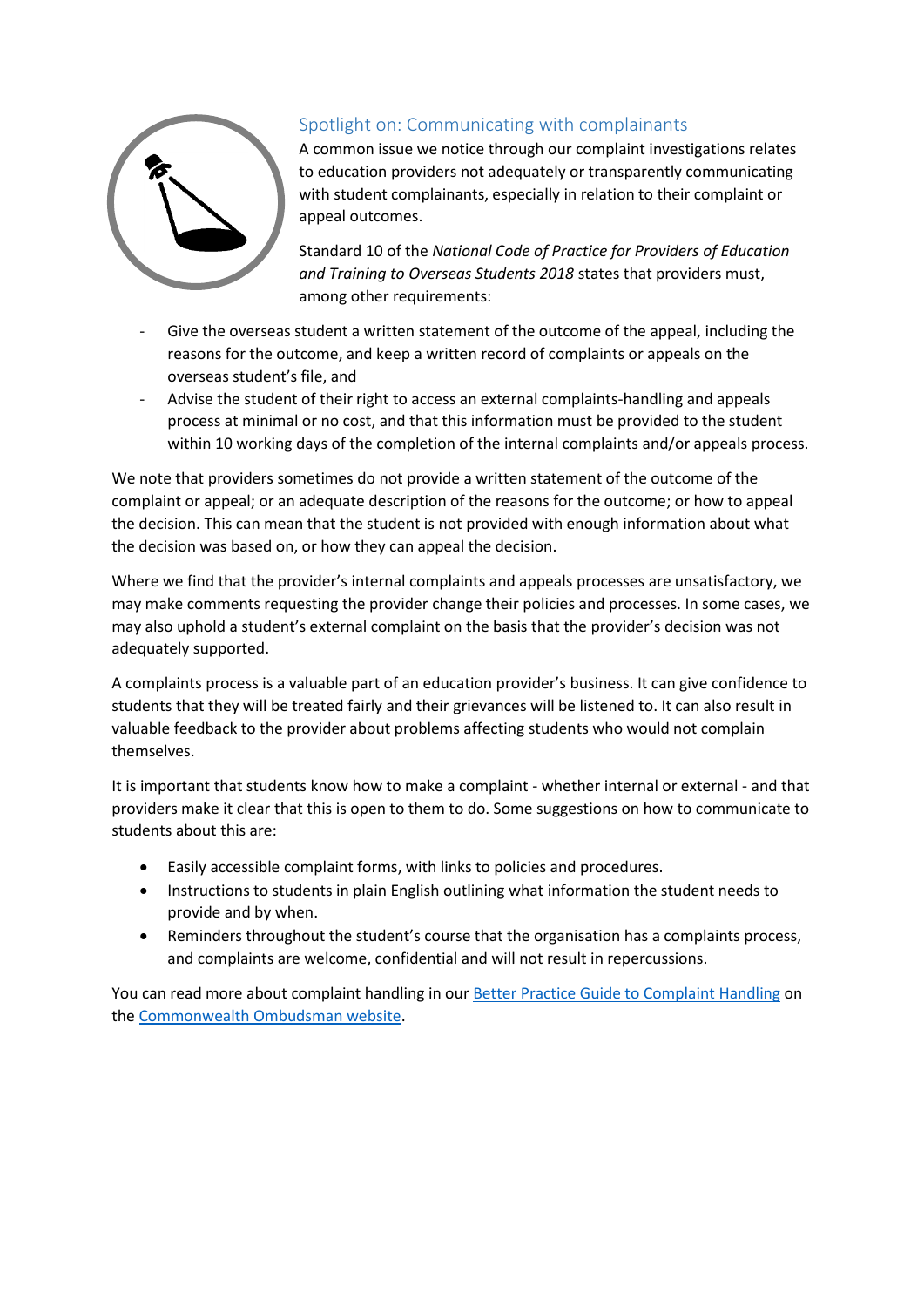#### Case study – monitoring attendance

Lee\* was a Japanese student studying in Australia. His provider had advised him that because his attendance had dropped below 80%, Lee would be reported to Home Affairs for not meeting the requirements of his student visa. Lee went through an appeals process with his provider but the provider upheld its original decision, so Lee made a complaint to us.

In the course of our investigation we noticed that Lee's English language skills were at an elementary level. Although he had received appropriate emails from his provider at several stages as his attendance was dropping, he had not realised the seriousness of his situation and did not understand a reporting process that had been triggered.

When Lee was advised his provider was intending to report him, he wrote an email explaining that he had been working until midnight most nights after school, and that he was sorry and would try to attend more classes. Lee did not realise that the provider considered this email to be an appeal against its intention to report him.

Lee told us that a family member had been diagnosed with cancer, which was causing him significant distress and worry so he had decided to take on extra work to be able to send money to his family back home. Lee told us that his culture and upbringing made it difficult for him to ask for help, and stated he did not have a support person at the meetings he attended and was not clear about what actions he was required to take.

The provider told us it did not know about Lee's family health crisis, and that the first time it had heard about it was during our external complaint investigation.

The provider had intervened early and repeatedly, following its procedure that interventions would occur at four levels of dropping attendance. However, we found significant opportunities for improvement in the documentation the provider gave to Lee. For example, the notification emails simply told Lee an appointment had been made for him, without saying that Lee must attend the appointment or explaining consequences of not attending. Attached to these emails was a document, the first page of which was a counselling sheet, with the provider's letter on the second page, communicating the appointment date and time without a sense of urgency.

Lee's education provider was upset to learn that Lee was confused about the process, as it has had significant experience working with students with low levels of English literacy and believed it had explained everything clearly and thoroughly to Lee.

On balance, we considered that the provider had substantially followed the requirements of the *National Code of Practice for Providers of Education and Training to Overseas Students 2018* (the National Code), and their own policies and procedures, so we formed the view that the provider could report Lee for low attendance. However, we made suggestions to the provider about how it could improve its process and documentation to improve student understanding.

\*Identifying information changed for privacy purposes.